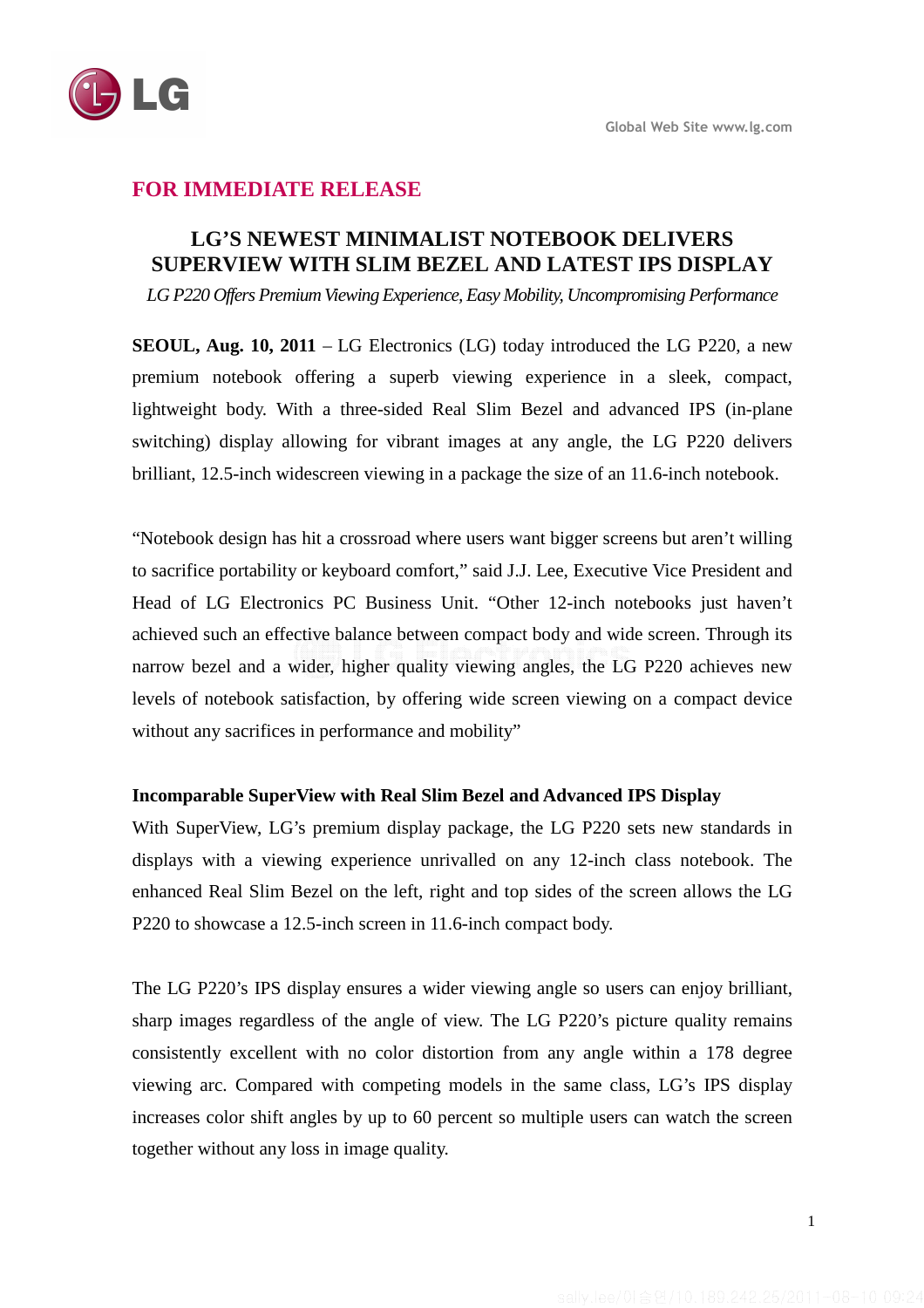

### **Minimalist Form Factor, Uncompromising Mobility**

Inspired by the design heritage of its predecessor, the iF Design Award-winning LG P210, the LG P220 blends minimalist design with a clean and modern look. The LG P220's sleek and neat exterior comes in three enticing colors – White Pearl, Pink Pearl, and Blue Pearl – letting owners add a personal touch to this stylish unit.

With a body as light as conventional 10-inch netbooks but 30 percent slimmer, the LG P220 is the perfect companion for the working professional who also enjoys a bit of multimedia on the side. Tipping the scales at just 1.3kg with depth of 20.9mm, the LG P220 is as portable as any 12-inch notebook on the market today.

### **Mighty Performance that Lasts**

Thanks to its second-generation Intel<sup>®</sup> Core<sup>TM</sup> i5 processor, users can work or play 30 percent faster and with graphics that are three times sharper than on notebooks equipped with the previous generation Intel<sup>®</sup> Core<sup>TM</sup> i5 processor. Users can wirelessly share videos, photos, and music with other DLNA-enabled devices through built-in content sharing software. What's more, optimized power handling allows for the viewing of three full-length movies consecutively on one charge.

The LG P220 notebook will be available in Korea starting this month followed by European markets soon after.

| <b>Specifications</b>   |                   | <b>LG P220</b>                                                            |
|-------------------------|-------------------|---------------------------------------------------------------------------|
| Processor               |                   | $2nd$ Generation Intel <sup>®</sup> Core <sup>TM</sup> i5 or i3 Processor |
| <b>Operating System</b> |                   | Windows 7 Home Premium (64bit)                                            |
| <b>Bezel</b>            |                   | Real Slim Bezel                                                           |
|                         |                   | - Normal: Left: 9mm / Right: 10mm / Top: 7.4mm                            |
|                         |                   | - IPS: Left: 9.5mm / Right: 10.5mm / Top: 8.3mm                           |
| Display                 | Resolution & Size | 12.5-inch HD (1366 x 768) LED LCD                                         |
|                         | Viewing Angle     | 178 degrees viewing angle with IPS technology                             |
| Memory                  |                   | DDR3 2GB / 4GB (1 SO-DIMM, 1333MHz)                                       |
| Graphic                 |                   | Intel HD Graphics 3000                                                    |
| Storage                 | <b>HDD</b>        | 320GB (7mm, 1 platter, 5400RPM) or 250GB (7mm)                            |
| Comm.                   | LAN               | 10/100M bit (mini port)                                                   |

#### **Specifications and Features**